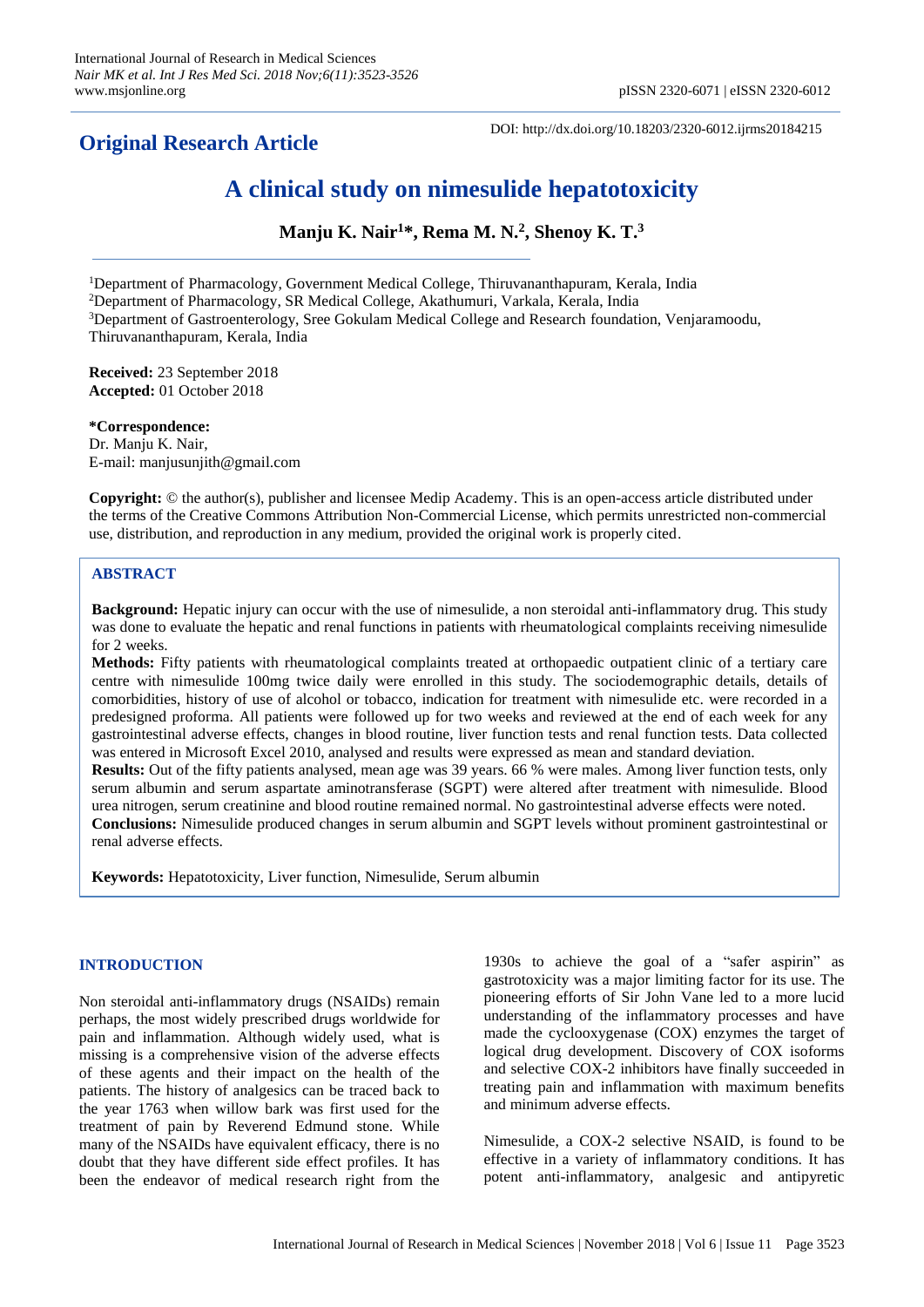properties. Higher COX-2 selectivity of nimesulide reduces the risk of gastrotoxicity. However, it is found to induce hepatic damage especially in elderly females who have consumed the drug for at least 1month. This is thought to be due to an idiosyncratic reaction resulting from an immunological response or altered metabolic pathway. 1

However, hepatic injury that occur as a sequalae to NSAID use is often reversible with stoppage of treatment. <sup>1</sup> COX inhibition can compromise renal functions also. In fact, many a time, hepatotoxicity and nephrotoxicity are seen to coexist.

Hence, this study was designed to evaluate the hepatic functions, renal functions and gastrointestinal adverse effects of nimesulide in patients with rheumatological complaints receiving the drug for a period of 2weeks.

#### **METHODS**

Fifty patients who were treated at the orthopaedic outpatient clinic of a tertiary care centre for rheumatological complaints with nimesulide 100mg twice daily for two weeks were enrolled in this study during April 2000 to September 2000, after taking informed consent.

The sociodemographic details, details of comorbidities, personal history related to the use of alcohol or tobacco, history of drug allergy and indication for treatment with nimesulide along with the dosage schedule were recorded in a predesigned proforma. All patients were followed up for two weeks with advice to report for review at the end of each week. They were assessed for symptoms like acid eructation, heart burn, belching, nausea, vomiting, abdominal pain, hematemesis, melena, rectal bleeding, diarrhoea, jaundice, pruritus and rashes before starting treatment with nimesulide and then, at the end of  $1<sup>st</sup>$  and 2<sup>nd</sup> week of therapy.

Investigation reports like blood routine, liver function tests, blood urea nitrogen and serum creatinine, which were done before and at 1<sup>st</sup> and 2<sup>nd</sup> week of therapy with nimesulide were also collected. Data collected was entered in Microsoft Excel 2010 and analysed. Results were expressed as mean and standard deviation.

#### **RESULTS**

The data of fifty patients enrolled in the study were analysed. The mean age was 39 years. 66% of the study population were males. 26% patients were from the urban population.

Family history of hypertension and diabetes mellitus was seen in 10% and 11.7% patients respectively. 6.7% patients gave a family history of bronchial asthma. 12% patients were hypertensive and on regular treatment. 4% each had diabetes mellitus and bronchial asthma. 10% gave a history of occasional alcohol use.

There was no history of drug allergy in any of the patients. Symptoms like acid eructation, heart burn, belching, nausea, vomiting, abdominal pain, hematemesis, melena, rectal bleeding, diarrhoea, jaundice, pruritus, rashes etc. were not statistically significant during and after treatment with nimesulide.

| <b>Parameter</b> | <b>Basal Wk and Wk 1'</b> |       | Wk 1 and Wk 2 $^{\circ}$ |       | <b>Basal Wk and Wk2</b> | P            |
|------------------|---------------------------|-------|--------------------------|-------|-------------------------|--------------|
|                  | $(Mean \pm SD)$           | value | $(Mean \pm SD)$          | value | $(Mean \pm SD)$         | <b>value</b> |
| Hb               | $12.5 + 1.44$             | 0.098 | $12.2 + 1.58$            | 0.85  | $12.3 + 1.38$           | 0.125        |
| TC               | 7198.31+2812.07           | 0.68  | 7024.49±1877             | 0.487 | 7106.27+2298.17         | 0.92         |
| Platelet count   | $4.3060 + 8.4573$         | 0.897 | $2.7447 + 0.9587$        | 0.624 | $6.3609 + 18.2073$      | 0.487        |

# **Table 1: Changes in Haematological parameters before and after treatment with nimesulide.**

Hb: Haemoglobin, TC: Total white cell count, Wk: Week

# **Table 2: Changes in Liver function tests before and after treatment with nimesulide.**

| <b>Parameter</b>   | <b>Basal Wk and Wk 1</b><br>$(Mean \pm SD)$ | $\mathbf P$<br>value | Wk1 and Wk 2<br>$(Mean \pm SD)$ | $\mathbf P$<br>value | <b>Basal Wk and Wk2</b><br>$(Mean \pm SD)$ | P value |
|--------------------|---------------------------------------------|----------------------|---------------------------------|----------------------|--------------------------------------------|---------|
| Serum Bilirubin    | $0.715+0.204$                               | 0.469                | $0.751 + 0.280$                 | 0.879                | $0.715+0.151$                              | 0.959   |
| Total protein      | $6.637 \pm 0.684$                           | 0.142                | $6.406 \pm 0.692$               | 0.216                | $7.598 \pm 7.238$                          | 0.664   |
| Serum Albumin      | $4.072 + 0.411$                             | 0.696                | $4.071 + 0.351$                 | 0.005                | $4.398 + 0.616$                            | 0.004   |
| <b>SGOT</b>        | $45.97 + 23.62$                             | 0.255                | $49.19 + 26.64$                 | 0.706                | $47.46 + 27.03$                            | 0.66    |
| <b>SGPT</b>        | $40.51 + 27.31$                             | 0.044                | $41.52 + 29.56$                 | 0.446                | $40.77 + 28.54$                            | 0.567   |
| S. alk Phosphatase | $117.63 \pm 51.5$                           | 0.922                | $112.40 + 45.31$                | 0.608                | $111.23 \pm 61.43$                         | 0.463   |

SGOT: Serum glutamate aminotransferase, SGPT: Serum aspartate aminotransferase, S. alk phosphatase: serum alkaline phosphatase, Wk: Week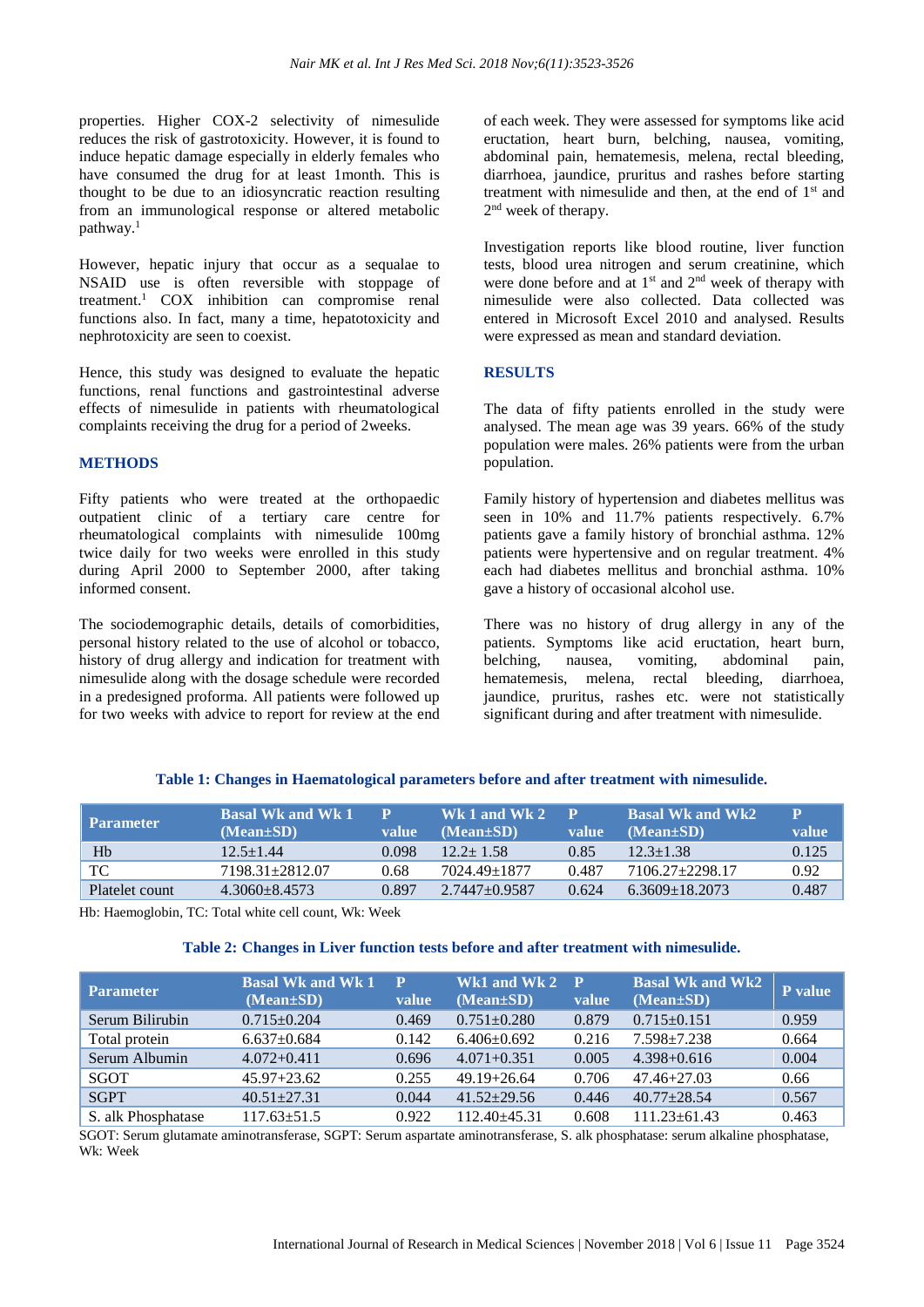Table 1 depicts the changes in the haematological parameters (haemoglobin, total white cell count and platelet count) in the patients between the basal week and week 1, week 1 and week 2 and between basal week and week 2 of nimesulide therapy. The p values for the haematological parameters before and after treatment with nimesulide were not statistically significant (Table 1). The changes in the liver function tests from the basal values during the first two weeks of treatment with nimesulide are shown in Table 2. Serum bilirubin and Total protein values between basal week and week 1, between week 1 and week 2 and between basal week and week 2 were 0.469, 0.879, 0.959 and 0.142, 0.216, 0.664 respectively. Serum albumin was significantly decreased from the basal value in week 1 and week 2 (p value 0.005 and 0.004 respectively) as shown in Table 2. SGOT values were not elevated from the baseline values after treatment with nimesulide. However, there was a statistically significant elevation of SGPT values in the first week after treatment with nimesulide as indicated by a p value of 0.044 (Table 2). No significant alterations were seen in the serum alkaline phosphatase levels before and after treatment with nimesulide as depicted in Table 2. Table 3 shows the mean and standard deviation and p values of renal function parameters like Blood urea nitrogen and Serum creatinine between basal week and week 1, week 1 and week 2 and between basal week and week 2 after treatment with nimesulide. The p values of these renal parameters were not statistically significant before and after treatment with nimesulide.

**Table 3: Changes in renal function parameters before and after treatment with nimesulide.**

| <b>Parameter</b>    | <b>Basal week and</b><br>week 1<br>$(Mean \pm SD)$ | <b>P</b> value | Week 1 and<br>week 2<br>$(Mean \pm SD)$ | <b>P</b> value | <b>Basal week and</b><br>week 2<br>$(Mean \pm SD)$ | <b>P</b> value |
|---------------------|----------------------------------------------------|----------------|-----------------------------------------|----------------|----------------------------------------------------|----------------|
| Blood urea nitrogen | $11.1 \pm 2.430$                                   | 0.427          | $11.698 + 2.904$                        | 0.915          | $11.694 + 3.209$                                   | 0.224          |
| Serum creatinine    | $0.707 \pm 0.156$                                  | 0.472          | $0.689 \pm 0.200$                       | 0.719          | $0.827+0.801$                                      | 0.536          |

# **DISCUSSION**

Nimesulide is an NSAID belonging to the Sulfonanilide group, selective for Cox-2. 2 In addition to cyclooxygenase inhibition and reduced prostaglandin synthesis, it also reduces generation of superoxide by neutrophils, inhibits synthesis of platelet activating factor and release of tumour necrosis factor, scavenges hypochlorous acid without affecting neutrophil function, decreases histamine release from tissue mast cells and inhibits the release of stromelysin and blocks metalloproteinase activity. The inhibition of prostaglandin synthesis is an important factor contributing to gastrointestinal toxicity. However, selectivity towards Cox-2 exerts better anti-inflammatory action with fewer gastrointestinal adverse effects. 4

In this study, the data of fifty patients who were prescribed nimesulide 100mg twice daily for two weeks in the Orthopaedic Department of a tertiary care centre were analysed. The mean age was 39 years and 66% were males. Hypertension, diabetes mellitus and bronchial asthma were seen as comorbidities in very few patients. Gastrointestinal adverse effects were not noticed following treatment with nimesulide in this study. This may be because of its higher Cox-2 selectivity and better Cox-2/Cox-1 activity ratio. <sup>4</sup> Moreover, since selective Cox-2 agents are weakly acidic, they avoid substantial accumulation in gastric mucosa also. <sup>5</sup> A study on rat duodenum by Hirata et al, to study the gastrointestinal adverse effects of nimesulide and Indomethacin revealed that no haemorrhagic lesions were provoked by nimesulide in rat duodenum.<sup>6</sup>

In this study, there were no significant changes in the haematological parameters (haemoglobin, total white cell count and platelet count) in the patients between the basal week and week 1, week 1 and week 2 and between basal week and week 2 of nimesulide therapy. Among the liver function tests, Serum albumin was significantly decreased from the basal value in week 1 and week 2 (p value 0.005 and 0.004 respectively) and SGPT values were significantly elevated (p value 0.044) in the first week after treatment with nimesulide. No significant alterations were seen in Serum bilirubin, total protein, SGOT and Serum alkaline phosphatase levels. In a study done at Argentina to evaluate the hepatotoxic potential of nimesulide, patients had presented with jaundice, pruritus and asthenia and all patients had evidence of drug induced acute hepatitis with predominant cholestasis and one patient had hepatocellular damage.<sup>7</sup> But median time of onset of symptoms were 25 days and 50% of cases normalised their liver function tests in a median of 55 days. 7 In contrast to this, only hypoalbuminemia and SGPT elevation was seen. This may be because of lesser exposure to nimesulide in present study (only for 2 weeks). In another study done in a 70 year old female, fatal hepatitis, hypoalbuminemia and renal failure were reported after consuming nimesulide for just 5 days.<sup>8</sup> Fatal hepatitis was reported in a 66 year old lady in Spain who was prescribed nimesulide for an undefined connective tissue disorder with arthritis of right knee but